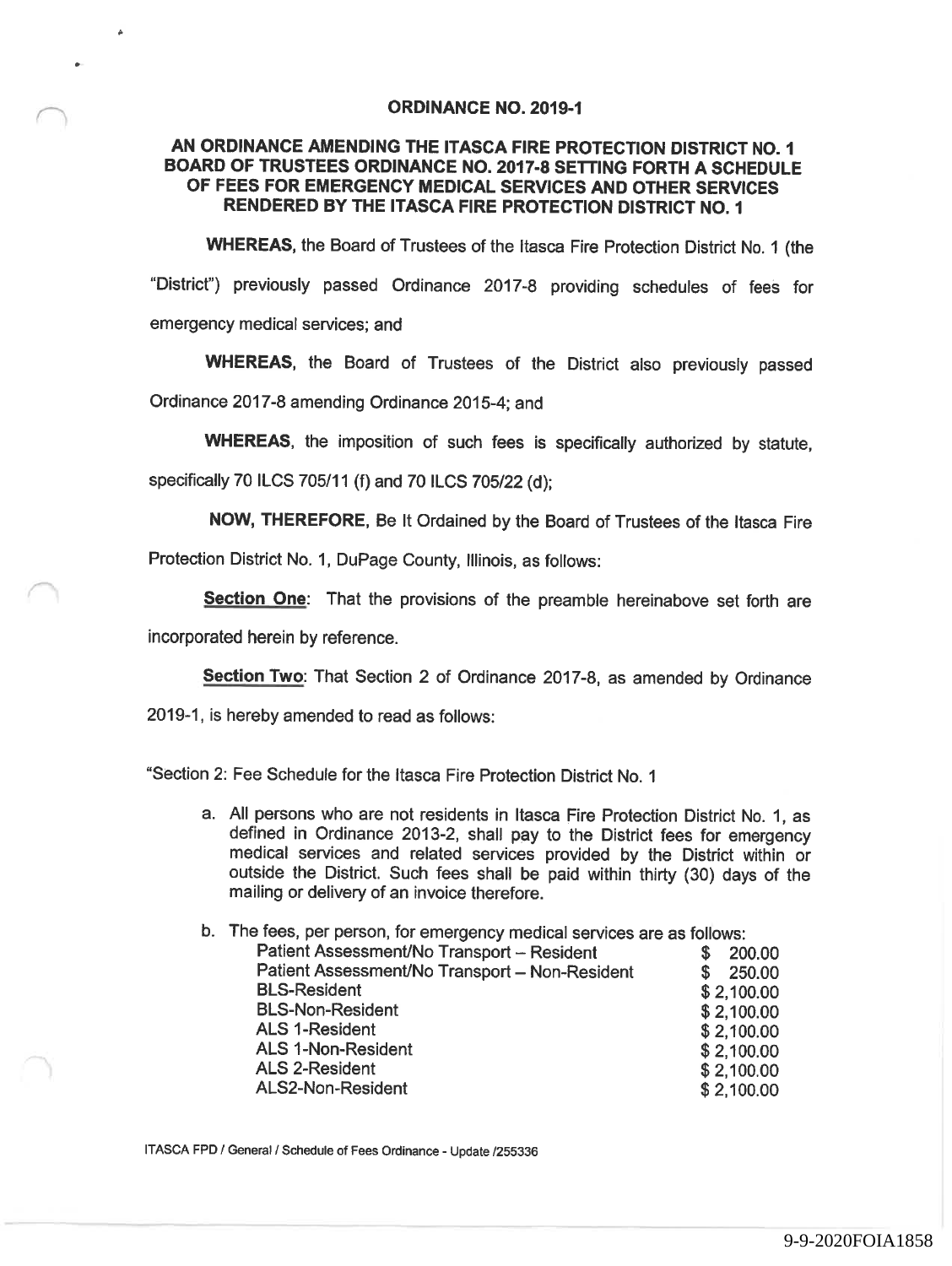| Mileage-Resident                 |     | <b>20.00</b> |
|----------------------------------|-----|--------------|
| Mileage-Non-Resident             |     | 20.00        |
| <b>Extrication</b>               | \$. | 500.00       |
| Other emergency service response | \$. | 500.00       |

- c. A Patient Assessment/No Transport Fee only will be assessed when no transport occurs yet medical treatment is provided including taking a patient history, taking vital signs and obtaining a signed release.
- d. Notwithstanding the fee schedule set forth in Section 2 hereof, residents of the Itasca Fire Protection District No. 1 shall only be responsible for those fees reimbursed or paid by the individual's health insurance provider. "Resident' means any person residing within the corporate limits of Itasca Fire Protection District No. 1 but does not include employees of a business having an office within the District or any person registered as a guest at any hotel or other lodging facility situated in the District.
- e. Vehicle Fires
	- 1) \$125.00/vehicle/hour
	- 2) \$35.00/person/hour
	- 3) \$200.00/2™ unit response

Section Three: That this ordinance shall be in full force and effect from and after

its passage and approval by the Board of Trustees.

Section Four: This Ordinance supersedes Ordinance 2017-8 and shall apply to

all ambulance calls arising after 12:01 AM on  $13th$  of Feb 019.

ADOPTED this 13th day of February, 2019, by the following roll call vote.

AYES: Chris Kunze, Kevin Boehne, Iohn Kearney

 $NAYS: -0$ -

 $ABSENT-0-$ 

West dad Lisher Christian Christian 2/13/19

Itasda Fire Protection District No. 1

ATTEST:  $\bigcup_{c}$  MM

John Kearney, Secretary, Board of Trustees Itasca Fire Protection District No. 1

ITASCA FPD / General / Schedule of Fees Ordinance - Update /255336